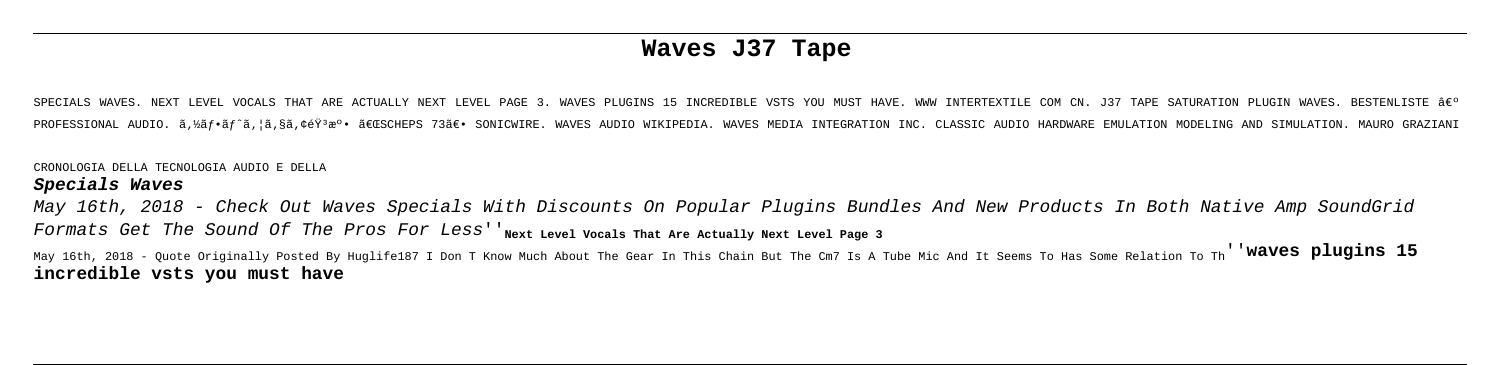**may 16th, 2018 - interested in finding out which waves plugins to spend your hard earned cash on look no further we highlight the top 15 waves plugins to help you out**' '**www intertextile com cn** may 11th, 2018 - 2015å<sup>1</sup>´ä¸å›½å›½é™ 纺织镢料啊è¾ æ–™ ç§<冬 啚è§^会 国å† å±•é¦†å•,展商å••å••''**J37 Tape Saturation Plugin Waves** May 14th, 2018 - The Waves Abbey Road J37 Tape Saturation Plugin Modeled On The Machine Used To Record Many Of The Greatest Masterpieces In Modern Music Brings Analog Warmth To Digital Recordings'

<sub>'</sub>Bestenliste › Professional audio

May 16th, 2018 - Die Professional audio Bestenliste mit mehr als 1 400 getesteten Produkten In der Bestenliste von Professional audio Magazin finden Sie,

# 'ã.½ãf•ãf^ã.¦ã.§ã.¢éŸ<sup>3</sup>溕 「SCHEPS 73〕 SONICWIRE

MAY 13TH, 2018 - WAVES社製 ã,½ãf•ãf^ã,¦ã,§ã,¢éŸ3æ°• 「SCHEPS 73〕㕮製å"•è©3c´°æf å ±ãfšãf¼ã, ã•§ã•™ã€,'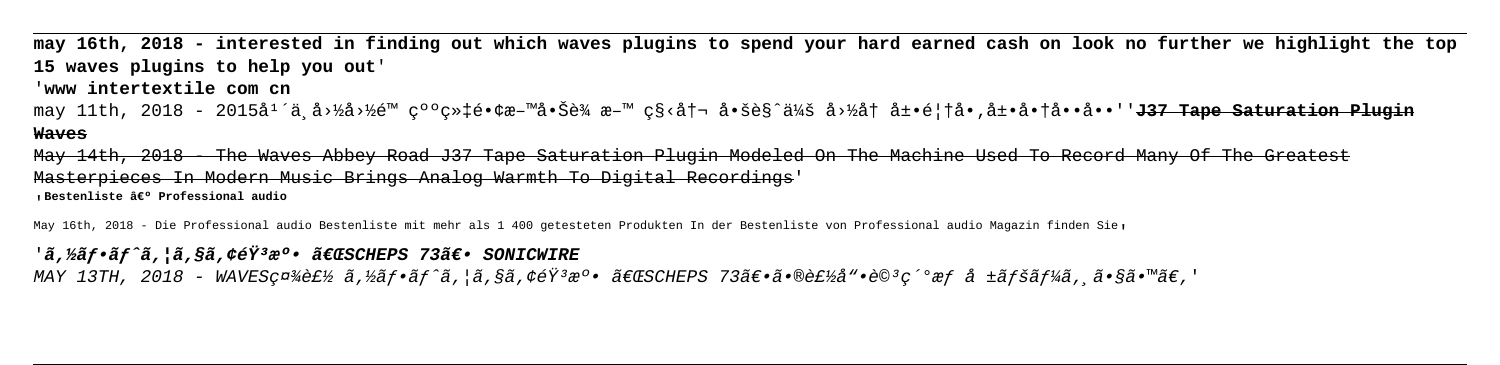## '**waves audio wikipedia**

may 11th, 2018 - waves audio ltd is a developer and supplier of professional digital audio signal processing technologies and audio effects used in recording mixing mastering post production broadcast and live sound'

may 15th, 2018 - 200c"®ä»¥ä Šã•®ãf•ãf3ãf‰ãf«ãf»å•~ä½"ãf—ãf©ã,°ã,¤ãf3㕌ææ€å¤§91 ã,ªãf•5waves may special 2018' '**Classic Audio Hardware Emulation Modeling and Simulation**

### '**waves media integration inc**

May 11th, 2018 - Collection of classic and vintage audio hardware emulation simulation or modeling by software as VST and RTAS plugins''**Mauro Graziani Cronologia della tecnologia audio e della**

May 12th, 2018 - Cronologia della tecnologia audio e della musica elettroacustica'